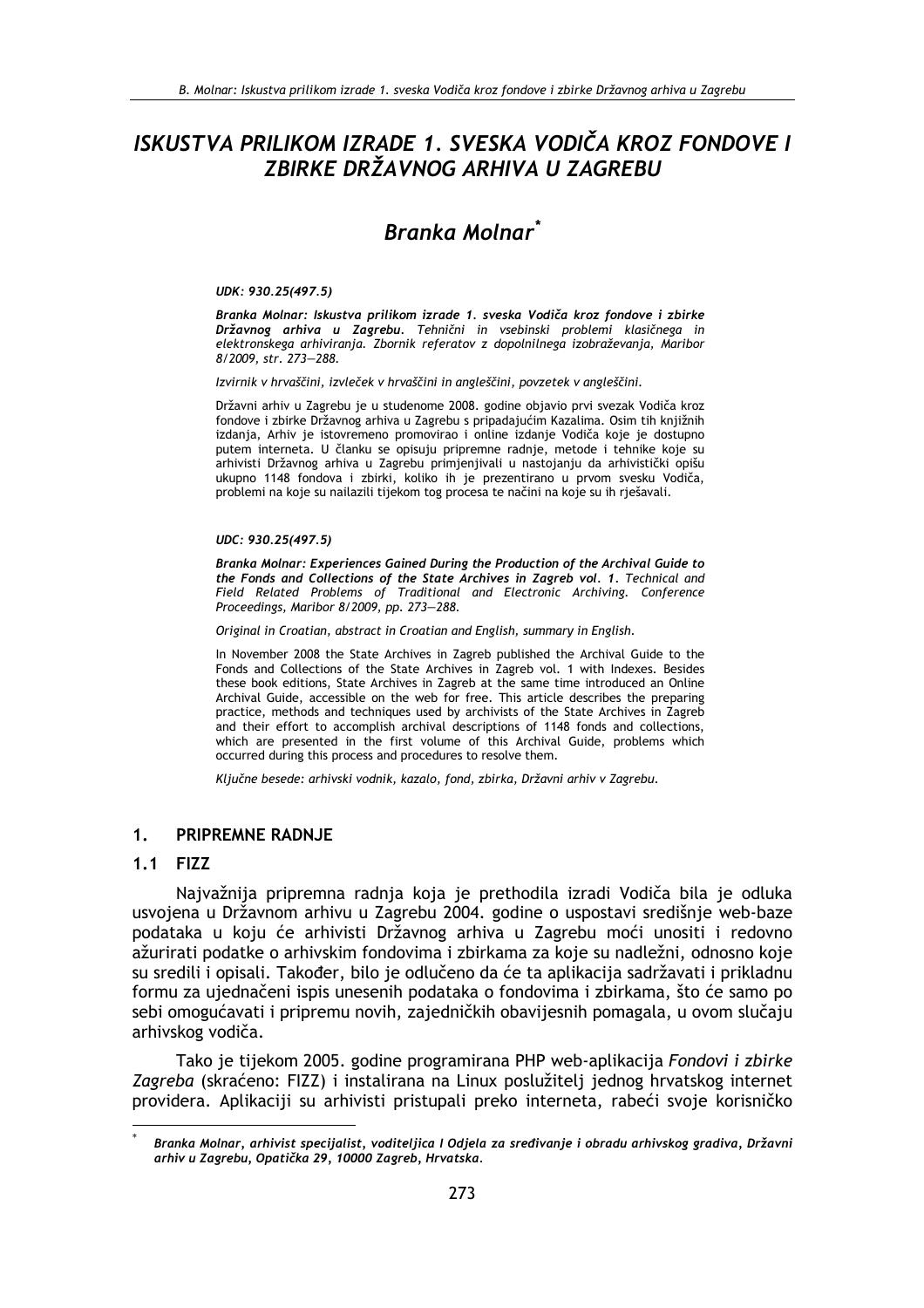ime i pristupnu lozinku. Rad u FIZZ-u (v. primjer na slici 1) pokazao se vrlo jednostavnim te je količina unesenih podataka o fondovima i zbirkama ubrzano rasla, naročito u slučajevima kada se radilo o gradivu za koje su već bili sastavljeni increase a stasa, svihla hasta se rasne e gradira za neje sa res sin sastarijem opisali fondovi i zbirke koji u to vrijeme još nisu imali zadovoljavajuća obavijesna pomagala.

| SIGNATURA HR-DAZg-1                |                                                                                                                    |  |  |  |  |
|------------------------------------|--------------------------------------------------------------------------------------------------------------------|--|--|--|--|
|                                    | ⊕<br>KLASA A.1.1.                                                                                                  |  |  |  |  |
|                                    | NAZIV POGLAVARSTVO SLOBODNOG KRALJEVSKOG GRADA ZAGREBA                                                             |  |  |  |  |
| <b>VREMENSKI</b>                   | 1258.<br>f<br>1850.<br>1864.                                                                                       |  |  |  |  |
| <b>RASPON</b>                      |                                                                                                                    |  |  |  |  |
| DULJINA 140.5                      | d/m                                                                                                                |  |  |  |  |
| <b>TEHNIČKE</b><br><b>JEDINICE</b> | dodaj                                                                                                              |  |  |  |  |
|                                    | п<br>975<br>kut                                                                                                    |  |  |  |  |
|                                    | $\blacksquare$<br>719<br>kom                                                                                       |  |  |  |  |
|                                    |                                                                                                                    |  |  |  |  |
| <b>STVARATELJ</b>                  | Π                                                                                                                  |  |  |  |  |
|                                    |                                                                                                                    |  |  |  |  |
| NAZIV                              |                                                                                                                    |  |  |  |  |
|                                    | SJEDIŠTE<br>NAZIV<br>RASPON                                                                                        |  |  |  |  |
| PROMJENE NAZIVA                    | dodaj                                                                                                              |  |  |  |  |
|                                    | LISTA PROMJENA NAZIVA STVARATELJA                                                                                  |  |  |  |  |
|                                    | T.<br>Zagrebački Gradec<br>Communitas civium Civitatis Montis Graecensis<br>1242<br>1847.                          |  |  |  |  |
|                                    | $\blacksquare$<br>1610<br>1850<br>Zagrebački Gradec<br>Magistratus Liberae Regiaeque Civitatis Monti:              |  |  |  |  |
|                                    | $\blacksquare$<br>POGLAVARSTVO SLOBODNOG I KRALJEVSKOG GF<br>ZAGREB<br>1850                                        |  |  |  |  |
|                                    | П<br>1242<br>Zagrebački Gradec<br>Communitas civium Civitatis Montis Graecensis<br>1847                            |  |  |  |  |
|                                    | $\blacksquare$<br>1609<br>1847<br>Zagreb<br>ludex, senatores ac tota communitas                                    |  |  |  |  |
|                                    |                                                                                                                    |  |  |  |  |
|                                    | SJEDIŠTE Zagrebački Gradec, Zagreb                                                                                 |  |  |  |  |
| VREMENSKI 1242.<br><b>RASPON</b>   | 1850.                                                                                                              |  |  |  |  |
|                                    | HISTORIJAT Slobodni kraljevski grad Zagrebački Gradec formalno je                                                  |  |  |  |  |
|                                    | osnovan 1242. godine, kad je kralj Bela IV. stanovnicima<br>Zagrebačkog Gradeca dodijelio "Zlatnu bulu", osnivački |  |  |  |  |
|                                    | privilegij slobodnog kraljevskog grada.                                                                            |  |  |  |  |
|                                    |                                                                                                                    |  |  |  |  |

Korisničko web-sučelje FIZZ-a (detalj) (slika 1)

Arhitektura FIZZ-a se u potpunosti temelji na Općoj međunarodnoj normi za opis arhivskoga gradiva ISAD (G) i na hrvatskoj arhivističkoj klasifikaciji, s više od 80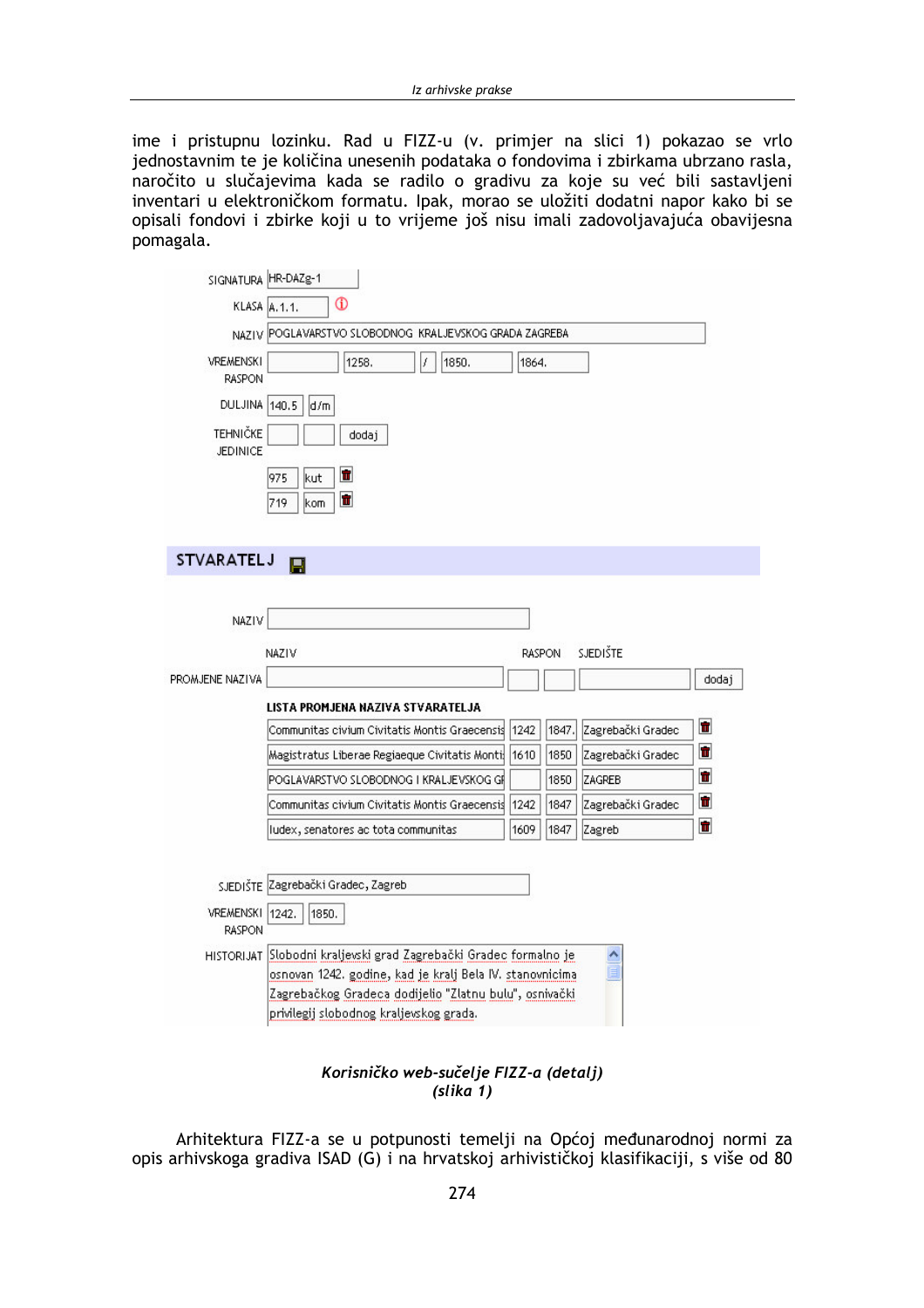polia predviđenih za unos podataka o fondovima i zbirkama i grupiranih u sliedećim cielinama:

- $1.$ Identifikacija na razini fonda ili zbirke (signatura fonda ili zbirke, oznaka njihove klase i podklase, naziv fonda ili zbirke te vremenski raspon i količina gradiva);
- $2.$ Podaci o stvaratelju fonda ili zbirke (naziv, promjene naziva, sjedište, vremenski raspon, historijat i ustroj stvaratelja);
- Podaci o sadržaju i sređenosti fonda ili zbirke  $3<sub>1</sub>$ (opis sadržaja, opis načina sređivanja, oznaka stupnja sređenosti);
- 4. Podaci o serijama (nazivi i oznake serija);
- $5.$ Podaci o eventualno provedenim postupcima izlučivanja gradiva;
- $6.$ Podaci o izrađenim arhivističkim obavijesnim pomagalima (vrste pomagala, autori, godina izrade);
- $7<sup>1</sup>$ Podaci o jeziku i pismu u gradivu;
- 8. Podaci o vrednovanju gradiva (stupanj valorizacije i njezin opis);
- 9. Topografski podaci o smještaju gradiva u spremištu (adresa, naziv i oznaka spremišta, oznaka police, reda i odjeljka);
- $10<sub>1</sub>$ Podaci o stupnju sačuvanosti gradiva s opisom eventualnih vremenskih ili sadržajnih praznina u gradivu;
- 11. Opis tvarnih značajki fonda ili zbirke (nosač zapisa, stupanj oštećenosti, podaci o konzerviranju, restauriranju ili mikrofilmiraniu):
- $12.$ Podaci o sačuvanim registraturnim pomagalima u sastavu fonda ili zbirke;
- $13.$ Podaci o dopunskim izvorima i bibliografski podaci;
- $14.$ Podaci o preuzimanju gradiva u arhiv i o prethodnoj arhivističkoj obradi;
- $15.$ Podaci o eventualno predviđenim naknadnim preuzimanjima gradiva;
- $16.$ Podaci o dostupnosti gradiva za korištenie:
- $17.$ Napomene.

Već na osnovu činienice da je u FIZZ-u predviđeno toliko polja za unos podataka o gradivu može se zaključiti da se aplikacijom nastojalo obuhvatiti višerazinski i potpuni arhivistički opis fondova i zbirki kao svojevrsnu sintezu ISAD(G) norme, matičnih listova i inventara fondova i zbirki. Prilikom opisivanja gradiva i unosa podataka u FIZZ arhivisti su pažljivo birali terminologiju, čime su postavljali temelje za budući normirani arhivistički opis fondova i zbirki u planiranom Vodiču.

## 1.2 ISPIS PODATAKA

Tijekom sljedeće dvije godine (2005. - 2007.) u FIZZ su uneseni podaci o svim fondovima i zbirkama koji su u to vrijeme bili pohranjeni u Državnom arhivu u Zagrebu. Radilo se o ukupno 1131 fondu i 17 zbirki. Za veliku većinu njih već su ranije bila sastavljena obavijesna pomagala tako da je upis podataka o njima bio relativno brz i potpun. Ipak, za jedan dio fondova najmanje vrijednosti nisu bila izrađena cjelovita obavijesna pomagala te su se takvi fondovi upisivali u FIZZ samo s osnovnim elementima opisa: signatura i naziv fonda, vremenski raspon i količina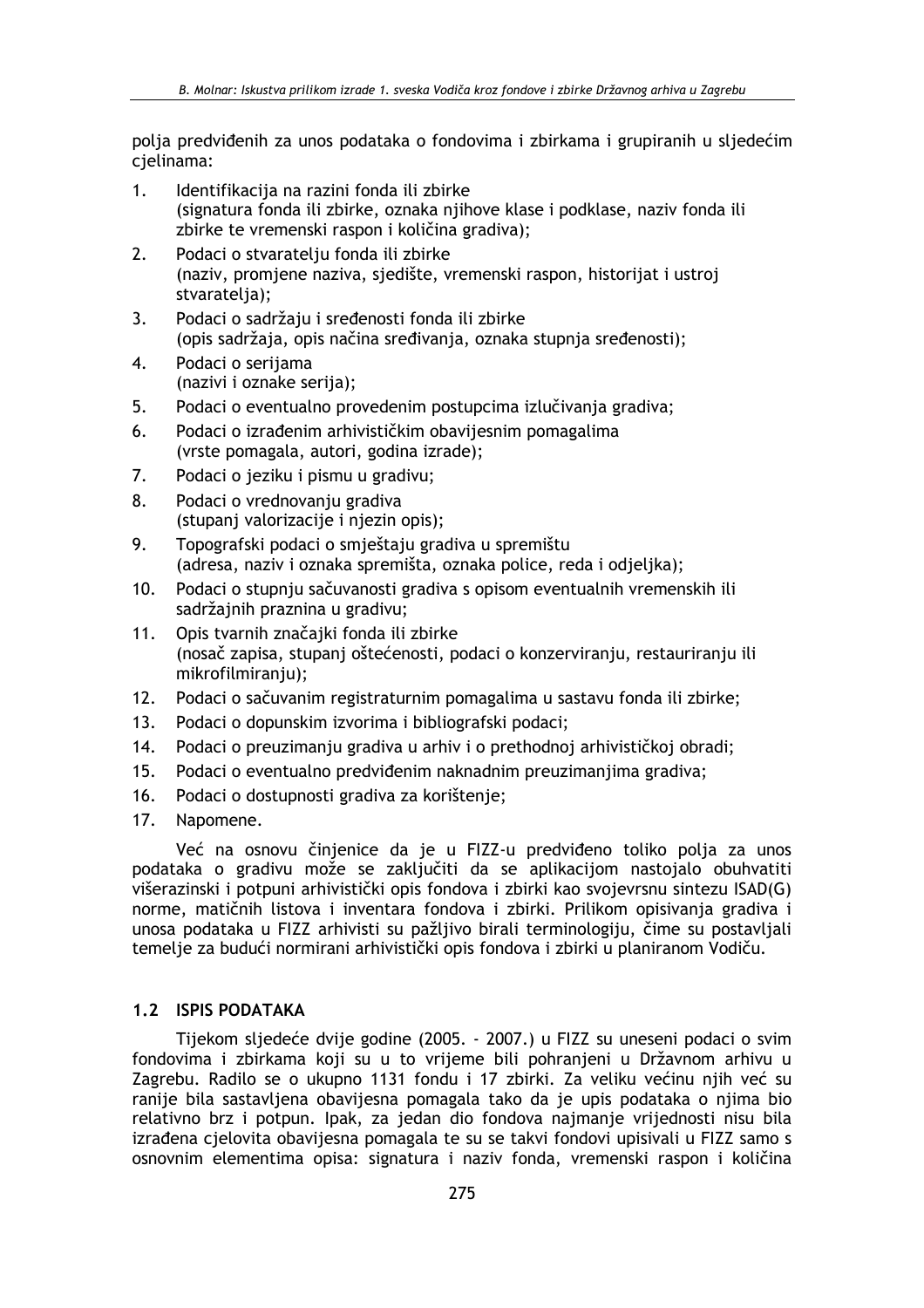gradiva, arhivistička obavijesna pomagala, sjedište i vremenski raspon djelovanja stvaratelja fonda.

Sljedeći korak u pripremi Vodiča bio je ispis unesenih podataka o fondovima i zbirkama. Forma za ispis (v. sliku 2) sadržavala je sljedeće podatke:

- $1<sub>1</sub>$ Podaci o fondu ili zbirci (signatura i naziv fonda ili zbirke, vremenski raspon gradiva, količina gradiva, opis sadržaja i valorizacije gradiva, jezik, pismo, podatke o obavijesnom pomagalu);
- $2.$ Podaci o stvaratelju (naziv i promjene naziva stvaratelja, njegovo sjedište, vremenski raspon djelovanja i historijat);
- $3<sub>1</sub>$ Popis serija u fondu ili zbirci;
- Podaci o dopunskim izvorima;  $\overline{4}$ .
- $5<sub>1</sub>$ Bibliografski podaci (o fondu, o stvaratelju, ostala bibliografija).

#### PODACI O FONDU/ZBIRCI

Signatura fonda ili zhirker HR-DAZo-1 Naziv fonda ili zbirke: POGLAVARSTVO SLOBODNOG KRALJEVSKOG GRADA ZAGREBA Vremenski raspon gradiva: [] 1258./1850. [1864.]

Dultina u.d/m: 140-50 d/m Tehničke jedinice: 975,00 kut, 719,00 kom,

#### Sadržaj fonda ili zbirke

Gradivo ovoga fonda nastalo je radom gradske uprave tijekom sedam stoljeća, a čine ga razne vrste isprava (privilegiji, darovnice, mandati, intimati, epistolae, acta), popisnici (elenki), kazala, koncepti zapisnika, čistopisi zapisnika i spisi.

Valorizacija Gradivo 1. stupnja

Osim uvida u ustroj i poslovanje gradske uprave, gradivo ovog fonda omogućuje uvid u najvažnija događanja iz prošlosti grada i o životu njegovih stanovnika.

Većina isprava sačuvana je u izvornom obliku, a čak devedeset sedam isprava sastavljeno je na pergameni i proviđeno visećim pečatom. Treba naglasiti diplomatičku vrijednost vladarskih isprava (na primjer, darovnica kralja Bele IV, iz 1258., potvrdnice Zlatne bule iz 1270., 1324., 1359., potvrdnica prava na Markov sajam 1464., povelja iz 1569. o održavanju Cvjetnog sajma i druge). Među ostalim ispravama posebno treba istaknuti statutarne odredbe od 1242. do 1429., statut iz 1609., reformirani statut iz 1618. i svečanu potvrdnicu Statuta iz 1609. godine kralja Karla VI. iz 1712.

Osim isnrava, u fondu se ističu i zanisnici sjednica Poglavarstva, koji daju brojne podatke o načinu poslovanja gradske uprave. Veliku vrijednost imajų i zapisnici izjavnica (fassiones), popisi kuća įstanovnika, inventari, odredbe o limitacijama, te spisi o osnivanjų Narodne straže 1848. Sačuvan je i spis o prvom letu balonom u Zagrebu, o pokušaju uvođenja cjevovoda, spis o saslušanju žena optuženih da su vještice, nekoliko nacrta kuća, crkava i kapela, te nacrt gradskog zdenca.

Fond može poslužiti kao izvor za brojna istraživanja iz područja političke, pravne, socijalne i gospodarske povijesti grada Zagreba.

Jezik: latinski, Jezik: njemački, Jezik: hrvatski, Jezik: mađarski, Jezik: talijanski Pismo: latinica, Pismo: kurzivna gotica, Pismo: knjižna gotica, Pismo: kurzivna humanis, Pismo: karolina, Pismo: 2. ćirilica

ARHIVISTIČKA OBAVIJESNA POMAGALA

2000., analitički inventar

#### PODACI O STVARATELJU

Naziv stvaratelja: Sjedište stvaratelja: Zagrebački Gradec, Zagreb Vremenski raspon: 1242.-1850.

#### Primjer forme za ispis iz FIZZ-a, detalj (slika 2)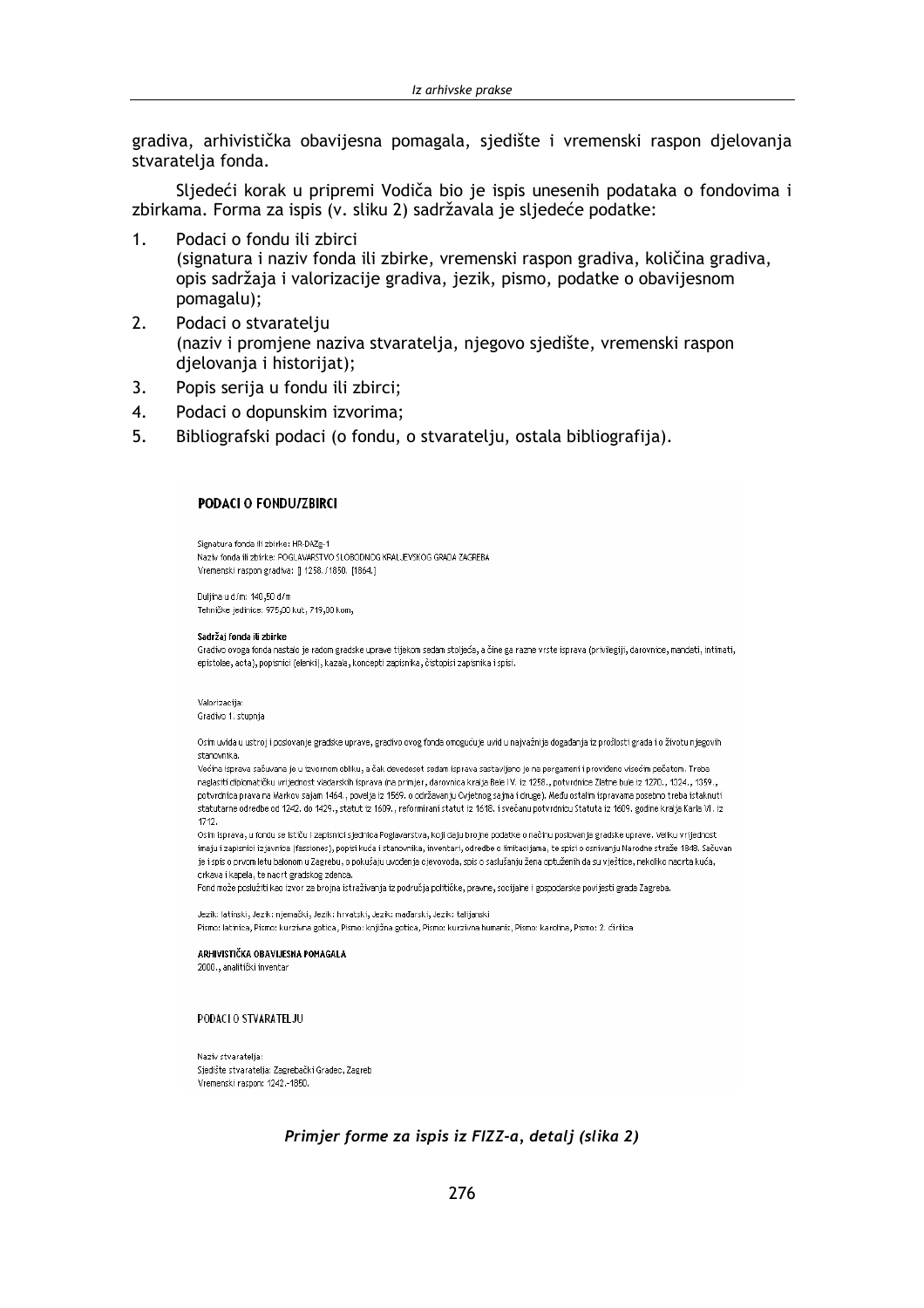lako je forma za ispis podataka iz FIZZ-a bila očito reducirana jer je veliki broj elemenata opisa fondova i zbirki i dalje bio vidljiv samo u bazi i nije se pojavljivao u ispisu, moglo se predvidjeti da će ukupni opseg tako ispisanih podataka biti jako velik. U konačnici, to je moglo značiti da će Vodič imati i preko 2000 stranica. To je utjecalo na odluku da se Vodič objavi u dva sveska, pri čemu će podaci o dopunskim izvorima i bibliografski podaci o fondovima i zbirkama biti objavljeni u 2. svesku. U međuvremenu je u Državni arhiv u Zagrebu pristiglo još tridesetak novih akvizicija fondova i zbirki, za čiji je opis trebalo vremena. Te akvizicije nisu mogle biti prikazane u 1. svesku, što je bilo još jedan argument za odluku o izdavanju 2. sveska Vodiča.

Pripremne radnje za objavljivanje 1. sveska Vodiča nisu bile završene ispisom podataka iz FIZZ-a. Ispisane podatke trebalo je još nekoliko puta pročitati i provieriti, tekstove o fondovima i zbirkama terminološki uskladiti, uočiti slučajeve kada je dolazilo do ponavljanja obavijesti, posebnu pažnju obratiti na historijate stvaratelja fondova unutar iste klase ili podklase i, na kraju, lektorirati. Ipak, glavni dio posla bio je napravljen. Sada je trebalo oblikovati knjigu.

#### PRVI SVEZAK VODIČA KROZ FONDOVE I ZBIRKE DRŽAVNOG ARHIVA U  $2<sup>1</sup>$ **ZAGREBU**

#### KNJIŽNO IZDANJE  $2.1$

## 2.1.1 UVODNI DIO VODIČA

Budući da je 1. svezak Vodiča zapravo arhivističko obavijesno pomagalo, nije se smjelo izgubiti iz vida da kao takav, unatoč ogromnoj količini informacija koju će sadržavati, mora biti razumljiv, pregledan i jednostavan za korištenje. Njegov sadržaj trebalo je organizirati tako da omogući korisnicima upoznavanje s arhivističkom terminologijom i s cjelinom fundusa Državnog arhiva u Zagrebu kako bi oni mogli postati što samostalniji u svom radu i istraživanju.

U tu je svrhu trebalo u početnom, uvodnom dijelu Vodiča obrazložiti kontekst niegova nastanka, opisati elemente opisa fondova i zbirki, prikazati hrvatski nacionalni klasifikacijski sustav arhivskih fondova i zbirki i njegovu primjenu u Državnom arhivu u Zagrebu. Također, osim cielovitog popisa svih opisanih fondova i zbirki, trebalo je iskazati kratice i skraćenice korištene u tekstovima i dati kratke upute korisnicima kako da citiraju arhivski fond, zbirku, pojedinu cjelinu ili komad gradiva. Taj početni dio Vodiča paginiran je rimskim brojevima i ima nekoliko manjih cielina:

- $1.$ Riječ izdavača;
- $2.$ Predgovor;
- $\overline{3}$ . Uvod:
- $\overline{4}$ . Klasifikacija arhivskih fondova i zbirki Republike Hrvatske;
- 5. Klasifikacija fondova i zbirki u Državnom arhivu u Zagrebu;
- 6. Popis fondova i zbirki u Državnom arhivu u Zagrebu;
- $7<sub>1</sub>$ Kratice i skraćenice:
- 8. Upute za citiranje arhivskoga gradiva iz fondova i zbirki.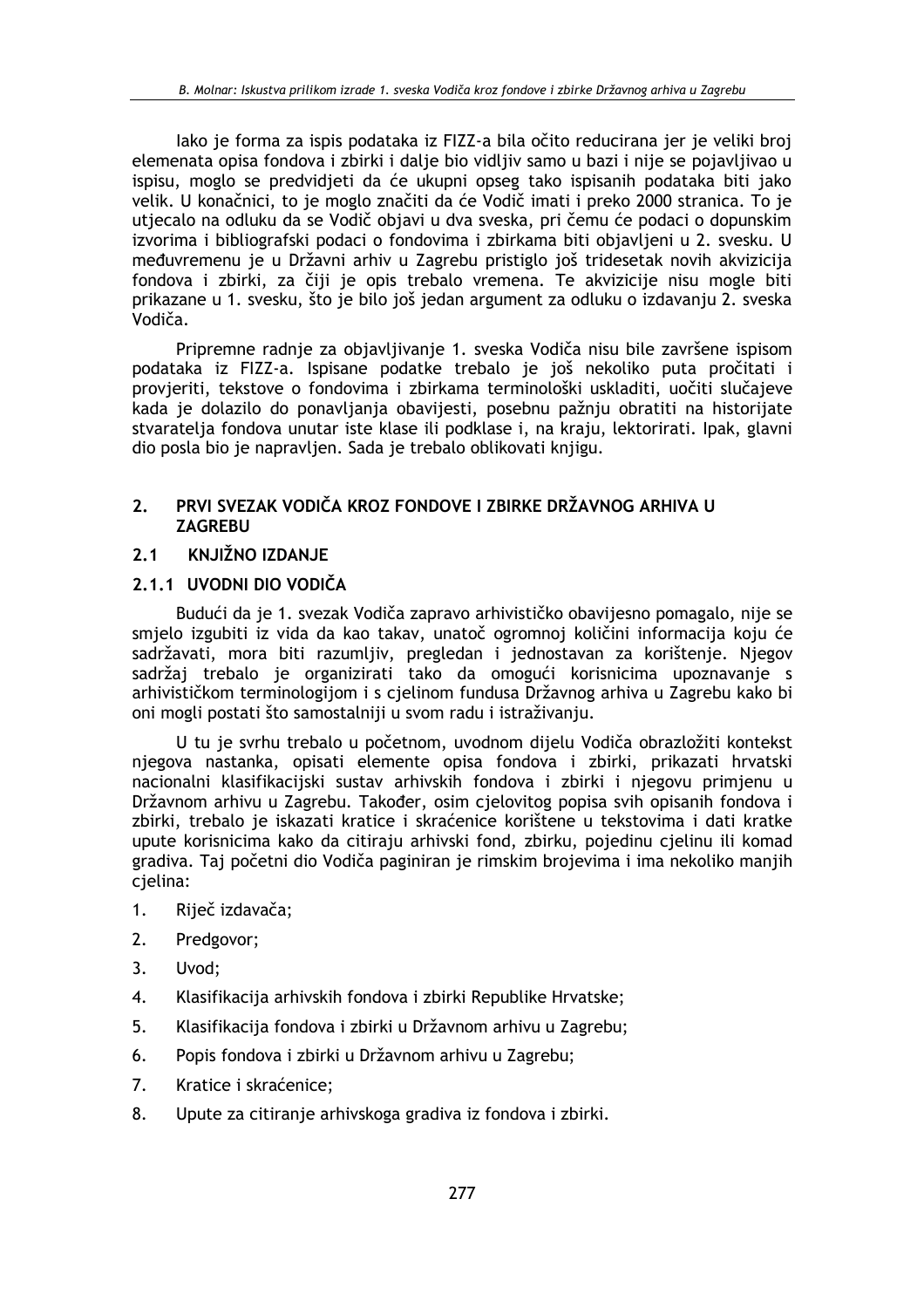## 2.1.2 SADRŽAJ VODIČA

Kao što smo to već ranije naveli. 1. svezak Vodiča sadrži arhivističke opise 1131 fonda i 17 zbirki pohranjenih u Državnom arhivu u Zagrebu. Radi se o ukupnoj iskazanoj količini od 59.901 arhivskih kutija, 36.040 knjiga, 884 mape, 570 fascikala, 2798 svežnjeva, 85 omota i 11.366 komada gradiva koje potječe iz razdoblja od 1258. do 2004. godine. Sadržajno, Vodič je podijeljen na 11 velikih cjelina u skladu s hrvatskom nacionalnom arhivističkom klasifikacijom, prema kojoj se fondovi i zbirke u Državnom arhivu u Zagrebu grupiraju u skupine, odnosno klase od A do L:

- А. Uprava i javne službe;
- **B.** Pravosuđe,
- $\mathsf{C}$ . Vojne postrojbe, ustanove i organizacije;
- D. Odgoj i obrazovanje;
- E. Kultura, znanost i informiranje;
- $F_{\perp}$ Zdravstvo i socijalne ustanove;
- $G_{\perp}$ Gospodarstvo i bankarstvo;
- $H<sub>1</sub>$ Političke stranke, društveno-političke organizacije i sindikati;
- $\mathbf{L}$ Društva, udruge, udruženja;
- K. Vlastelinski, obiteljski i osobni fondovi;
- L. Zbirke izvornoga arhivskoga gradiva.

Navedene cjeline, klase, dijele se na poglavlja prema pripadajućim podklasama, također u skladu s klasifikacijom. Tako prva cjelina (A.) sadrži poglavlja od A.1. do A.5., druga (B.) sadrži poglavlja od B.1. do B5., treća cjelina (C.) ima samo poglavlje C.1., četvrta cielina (D.) sadrži poglavlja od D.1. do D.7., i tako dalje redom... Na početku svake cjeline i poglavlja nalazi se sažeti opis skupine fondova ili zbirki koji pripadaju određenoj cjelini (klasi) i njezinim podklasama, kao što to pokazuje sljedeći primjer za opis klase A (i podklase A.1.):

> U Državnom arhivu u Zagrebu čuva se ukupno 190 fondova nastalih radom tijela uprave i javnih službi na području grada Zagreba i Zagrebačke županije u razdoblju od 13. stoljeća do 1990. U hrvatskom arhivističkom klasifikacijskom sustavu ti su fondovi označeni kao fondovi klase A. Prema razdoblju u kojem je djelovao stvaratelj čijim je radom arhivsko gradivo nastalo, a koje se označava sukladno promjenama društvenog i državnog uređenja u kojima je stvaratelj djelovao, fondovi klase A pohranjeni u Državnom arhivu u Zagrebu dijele se na pet skupina u rasponu od A.1. do A.5. Skupina A.1. sadrži fondove nastale radom uprave i javnih službi do 1848., skupina A.2. se odnosi na razdoblje od 1848. do 1918., A.3. na razdoblje od 1918. do 1941., A.4. na razdoblje 1941. - 1945., a A.5. na razdoblje 1945.-1990.

> lako su unutar ove klase zastupljeni i fondovi stvaratelja oblasne i okružne nadležnosti, u najvećem broju radi se o fondovima nastalim radom upravnih tijela u kotarima, gradovima i općinama, odnosno radom različitih poglavarstava, ureda, narodnih odbora, skupština itd.

> Ti fondovi sadrže vrijedne podatke za istraživanje političkih, upravnih, ali i gospodarskih, kulturnih te općenito društvenih promjena koje su se događale na području današnjeg grada Zagreba, Zagrebačke županije i šire.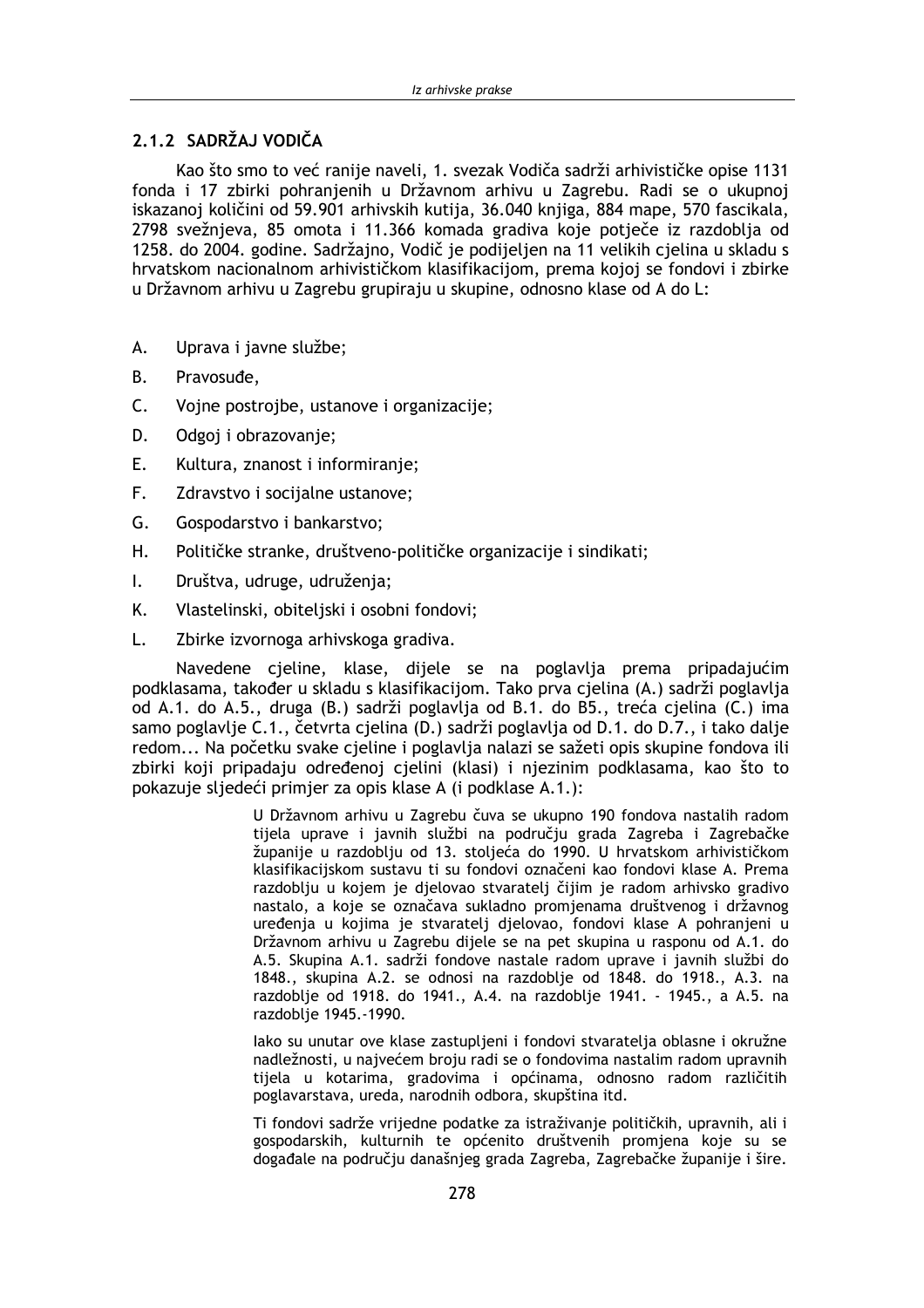Osim što su fondovi vrijedni istraživačima, veliki broj građana svakodnevno ih koristi u svrhu rješavanja svojih imovinsko-pravnih odnosa.

Skupina A.1. sadrži samo jedan fond, Poglavarstvo slobodnog kraljevskog grada Zagreba, odnosno gradivo nastalo djelovanjem magistrata Zagrebačkog Gradeca od njegovih početaka u 13. stoljeću do ujedinjenja s Kaptolom, Novom Vesi i Vlaškom ulicom u Grad Zagreb 1850.

Fondovi i zbirke prikazani u Vodiču opisani su s ukupno 15 elemenata opisa usklađenih s ISAD (G) normom. To su sljedeći elementi, grupirani u četiri područja opisa:

#### PODRUČJE IDENTIFIKACIJE **A.**

### A.1. Naziv fonda ili zbirke

Naziv arhivskoga fonda je posljednij naziv stvaratelja fonda. Ako je fond poznatiji pod nekim ranijim nazivom, navodi se taj naziv.

Primjer: POGLAVARSTVO SLOBODNOG KRALJEVSKOG GRADA ZAGREBA

SUDBENI STOL U ZAGREBU (OKRUŽNI SUD) BOLNICA MILOSRDNIH SESTARA U ZAGREBU GRADEČKI CEH KROJAČA

Za osobne fondove u nazivu je uporabljeno prezime i ime stvaratelja gradiva, a za obiteljske fondove samo prezime obitelji.

Primier: DELIĆ STJEPAN

**OBITELJ ARBANAS** 

Zbirke imaju nazive prema temi, prema vrsti gradiva koje sadrže ili prema svome sakupljaču, odnosno stvaratelju.

Primier: ZBIRKA ZAGREBAČKA THEATRALIA KARTOGRAFSKA ZBIRKA **7BIRKA LII ČNIK IVAN** 

#### A.2. Signatura fonda ili zbirke

Identifikacijska oznaka, odnosno signatura fonda ili zbirke sastoji se od oznake zemlje prema posljednjoj verziji ISO 3166, oznake Državnog arhiva u Zagrebu sukladno nacionalnoj normi za označavanje arhiva i matičnog broja fonda ili zbirke u Državnom arhivu u Zagrebu.

Primjer: HR-DAZG-1

Signatura fonda ili zbirke dopunjena je oznakom vrste gradiva, odnosno klasifikacijom fonda ili zbirke, izraženom u zaglavlju i na margini stranice Vodiča uz pripadajući naziv fonda ili zbirke.

Primjer:

I. DRUŠTVA, UDRUGE, UDRUŽENJA ........................ I.1. Strukovna i staleška

 $1.1.1.$  $C<sub>FH</sub>$ 

Gradečki cehovi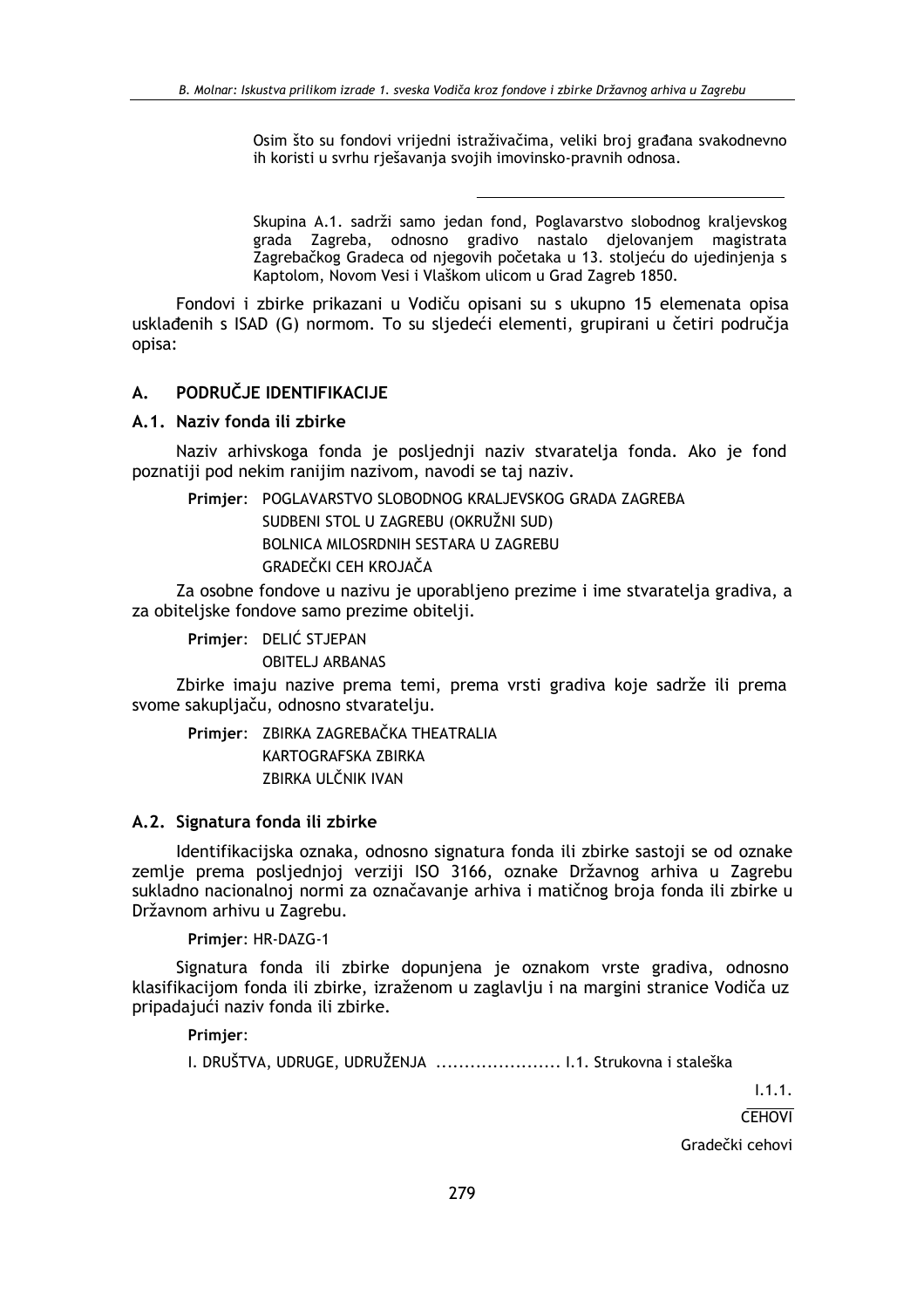#### A.3. Vremenski raspon gradiva

Vremenski raspon gradiva sadrži prvu i posljednju godinu nastanka gradiva u vrijeme djelovanja stvaratelja tog gradiva. Ako je gradivo u cjelini nepotpuno sačuvano, to se označava kosom crtom.

Vrijeme nastanka gradiva može se razlikovati od vremena djelovanja stvaratelja. U tom se slučaju predspisi, odnosno poslijespisi stavljaju u uglate zagrade. Kada nedostaju pojedina godišta u okviru raspona gradiva, granična se godišta odvajaju zarezom.

```
Primjer: 1955. - 1962.
1258./1850. [1851./1864.]
1844. - 1848., 1888./1951.
```
### A.4. Količina gradiva

Podaci o količini gradiva izraženi su arapskim brojevima, tehničkim jedinicama (knj. - knjiga, kut. - kutija, kom. - komad, sv. - svezak, svež. - svežanj, fasc. fascikl, omot, mapa) i dužnim metrima (d/m).

Najmanja količina gradiva izražena u dužnim metrima je 0.1 d/m (širina jedne arhivske kutije).

Primjer: 20 knj., 8 kut., 2 fasc. (1,8 d/m)

#### PODRUČJE SADRŽAJA ILI USTROJA B.

#### B.1. Sadržaj fonda ili zbirke

Sažeto su opisane vrste zapisa, opći predmetni sadržaj te vremenski i zemljopisni okvir nastanka gradiva kako bi se korisnicima omogućilo da ocijene njegovo potencijalno značenje.

Primjer: Fond sadrži fragmentarno sačuvano gradivo sudske uprave, Predsjedništva suda, Rudarskog suda, bilježničke i kaznene predmete, dok su građanski predmeti i predmeti Zemljišno-knjižnog odjela cjelovitiji. Sačuvani su kazneni prvostupanjski predmeti za teška kaznena djela, prijestupe i zločine, građanski parnični i vanparnični predmeti. Od vanparničnih predmeta sačuvani su predmeti ostavina, oporuka, Sirotinjskog starateljstva do raznih vanparničnih predmeta, a od predmeta Trgovačkog suda trgovački registri i trgovačka zbirka isprava inokosnih i društvenih tvrtki. Zemljišnoknjižni predmeti odnose se na grad Zagreb i Zagrebačku gruntovnu oblast s pripadajućim glavnim knjigama i zbirkom isprava u kojoj su pohranjeni spisi na osnovu kojih je izvršen upis u glavnu knjigu, posjedovnim listovima, gruntovnicom plemićkih dobara, katastarskim kartama Zagrebačke oblasti od 1854. do 1893. i grada Zagreba iz 1913.

#### B.2. Serije u fondu ili zbirci

Pod serijama podrazumijevamo zaokružene cjeline ili osnovne registraturne skupine. Kod svake serije navodi se njezin redni broj u sastavu fonda ili zbirke, njezin naziv, raspon godina gradiva i količina izražena u tehničkim jedinicama.

Primier: 1. Sudska uprava, 1883. - 1918., 97 kut.

- 2. Građanski predmeti, 1851./1918., 29 knj., 199 kut.
- 3. Kazneni predmeti, 1885. 1918., 16 knj., 10 kut.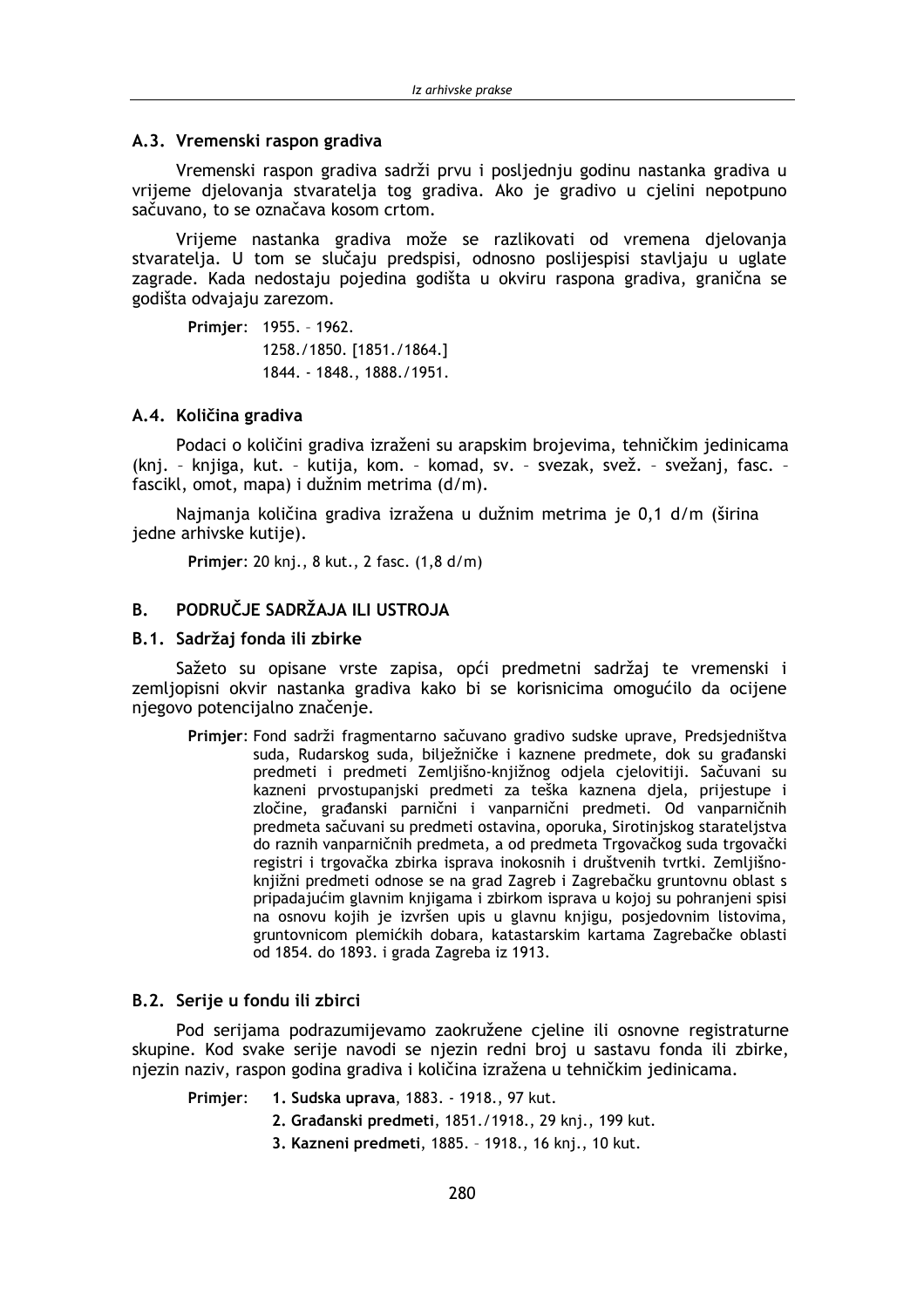- 4. Trgovački predmeti, 1876./1918., 25 knj., 167 kut.
- 5. Urbarski predmeti, 1858. 1914., 3 knj., 238 kut.
- 6. Gruntovni predmeti, 1851./1918., 714 knj., 330 kut.
- 7. Bilježnički predmeti, 1870./1918., 8 kut.

## B.3. Valorizacija fonda ili zbirke

Prema Pravilniku o evidencijama u arhivima, čl. 23. (NN 90/2002), valorizacija, odnosno vrednovanje arhivskog gradiva je rezultanta analize prema različitim kriterijima: značenje gradiva za povijesna i druga znanstvena istraživanja, stupanj sačuvanosti gradiva, njegova homogenost, cjelovitost, unikatnost, reprezentativnost, starost. U arhivskoj službi u Republici Hrvatskoj gradivo je kategorizirano u pet skupina:

- $\mathbf 0$ Gradivo najveće nacionalne odnosno državne vrijednosti za šira znanstvena istraživania:
- $\mathbf{1}$ Gradivo istaknute reprezentativnosti za nacionalnu odnosno državnu arhivsku cielinu (klasu), a niegove su najvažnije vrijednosti u bitnom sintetizirane u gradivu 0. kategorije;
- $2<sup>1</sup>$ Gradivo od vrijednosti za šira područja, to jest za makro-regije Republike Hrvatske, odnosno za šira i važnija područja znanstvenih istraživanja, a njegove su najvažnije vrijednosti u bitnom sintetizirane u gradivu 0. i 1. kategorije;
- $\overline{3}$ Gradivo manje vrijednosti, važno za pojedine uže regije Republike Hrvatske, odnosno za manje važna područja istraživanja, čija je najvažnija vrijednost i u detaljima sadržana u gradivu 0., 1. i 2. kategorije;
- $\overline{\mathbf{4}}$ Gradivo male i sporedne vrijednosti koje služi za ilustraciju onoga što je kao bitno i tipično za istraživanja već dokumentirano u gradivu 0., 1., 2. i 3. kategorije

#### Primjer: 1

Gradivo ovog fonda je od vrlo velike vrijednosti za povijesna istraživanja jer svjedoči o povijesnom razvoju i promjenama upravne i ekonomske organizacije slobodnog kraljevskog grada od srednjeg vijeka do sredine 19. stoljeća, tim više što, za razliku od drugih gradskih naselja u kontinentalnoj Hrvatskoj, Zagrebački Gradec jedini uspijeva zadržati svoj privilegirani i autonomni položaj kroz cijelo razdoblje svoga postojanja.

Većina isprava sačuvana je u izvornom obliku, a 97 isprava sastavljeno je na pergameni i proviđeno visećim pečatom. Treba naglasiti diplomatičku vrijednost vladarskih isprava (na primjer, darovnica kralja Bele IV. iz 1258., potvrdnice Zlatne bule iz 1270., 1324., 1359., potvrdnica prava na Markov sajam 1464., povelja iz 1569. o održavanju Cvjetnog sajma i druge). Među ostalim ispravama posebno treba istaknuti gradske statutarne odredbe iz razdoblja od 1242. do 1429., organizacijski statut iz 1609., njegovu reformiranu verziju iz 1618. i svečanu potvrdnicu koju je Gradecu dodijelio kralj Karlo VI. 1712. Osim isprava, u fondu se ističu i zapisnici sjednica Poglavarstva koji daju brojne podatke o načinu poslovanja gradske uprave. Veliku vrijednost imaju i zapisnici izjavnica (fassiones), popisi kuća i stanovnika, inventari, odredbe o limitacijama, te spisi o osnivanju Narodne straže 1848. Sačuvan je i spis o prvom letu balonom u Zagrebu, spis o saslušanju žena optuženih da su vještice, nekoliko nacrta kuća, crkava i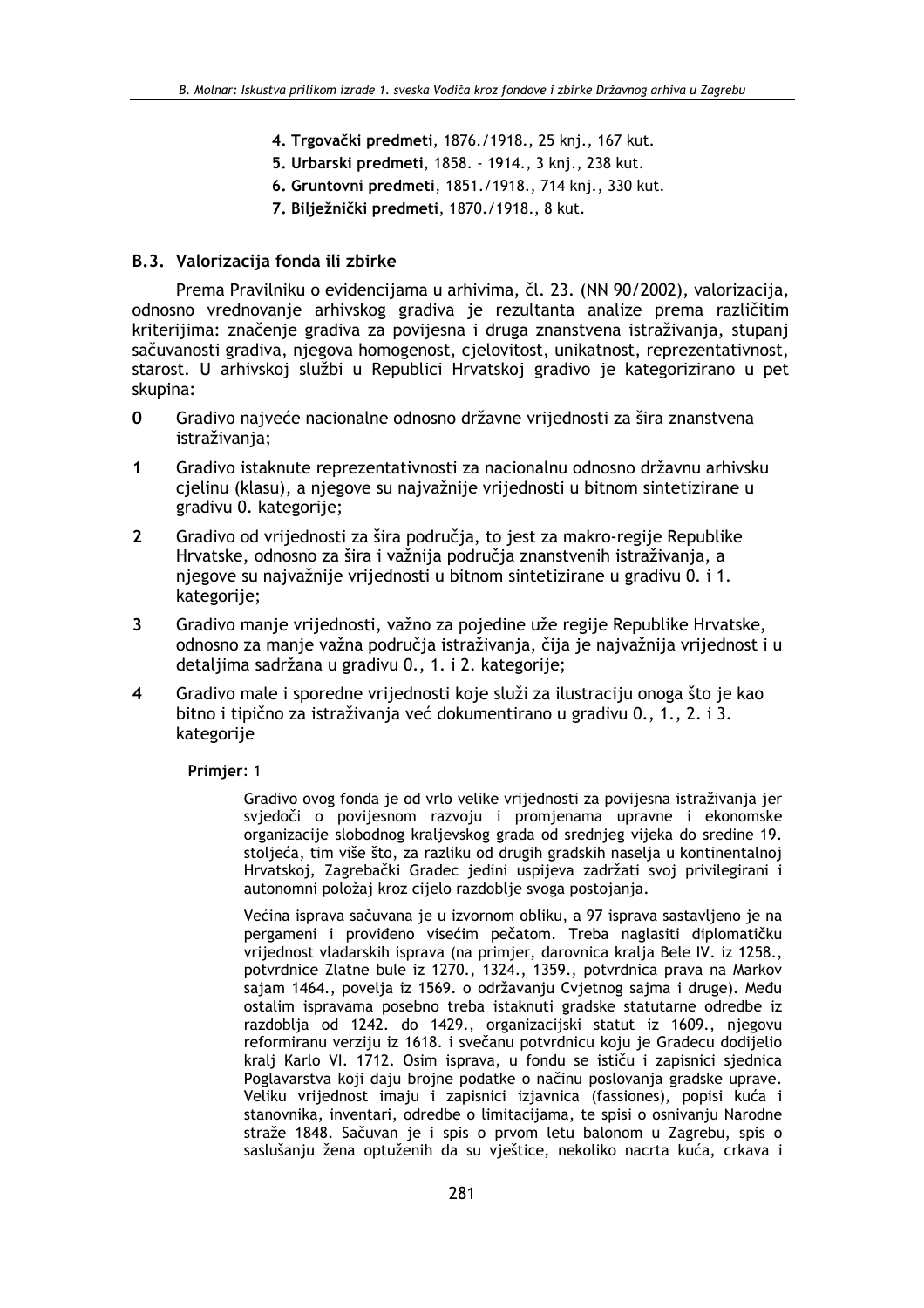kapela te nacrt gradskog zdenca. Fond može poslužiti kao izvor za brojna istraživanja ne samo iz područja političke i pravne, nego i socijalne i gospodarske povijesti grada Zagreba.

#### PODRUČJE UVJETA DOSTUPNOSTI I KORIŠTENJA  $\mathsf{C}$

### C.1. Jezik u gradivu

Naveden je jezik sadržan u gradivu. Ukoliko ima više jezika, navodi se svaki posebno.

Primjer: latinski, njemački, hrvatski, mađarski, talijanski

## C.2. Pismo u gradivu

Navedeno je pismo sadržano u gradivu. Ukoliko ima više pisama, navodi se svako posebno.

Primjer: latinica, ćirilica

## C.3. Arhivistička obavijesna pomagala

Prema čl. 22. navedenog Pravilnika o evidencijama u arhivima, obavijesna pomagala pružaju podatke o kontekstu i sadržaju fonda ili zbirke i tako omogućuju uporabu arhivskoga gradiva. Prema razini i intenzitetu opisa, razlikuju se: pregledi arhivskih fondova i zbirki, arhivski vodiči, inventari, regesta, popisi, kazala i drugo.

#### PODRUČJE KONTEKSTA D.

## D.1. Naziv stvaratelia fonda ili zbirke

Navodi se naziv ustanove, organizacije ili pojedinca (pojedinaca) koji su odgovorni za nastanak, prikupljanje i čuvanje gradiva u fondu ili zbirci.

Primjer: KRALJEVSKI KOTARSKI SUD SAMOBOR

II. KLASIČNA GIMNAZIJA U ZAGREBU HRVATSKI PJEVAČKI SAVEZ **OBITELJ ARBANAS** 

## D.2. Sjedište stvaratelja fonda ili zbirke

Mjesto - sjedište stvaratelja arhivskog fonda ili zbirke navodi se u sadašnjem obliku na hrvatskom jeziku.

Primier: Kurilovec, Novi Dvori, Zagreb, Stubica

## D.3. Vremenski raspon djelovanja stvaratelja fonda ili zbirke

Navode se godine osnutka i prestanka rada stvaratelia fonda ili zbirke. Ako stvaratelj arhivskoga gradiva još postoji, navedena je samo početna godina njegova djelovanja i crtica s razmakom. Ukoliko nije poznata godina početka ili završetka djelovanja stvaratelja, tada je na njezino mjesto ili uz pretpostavljenu godinu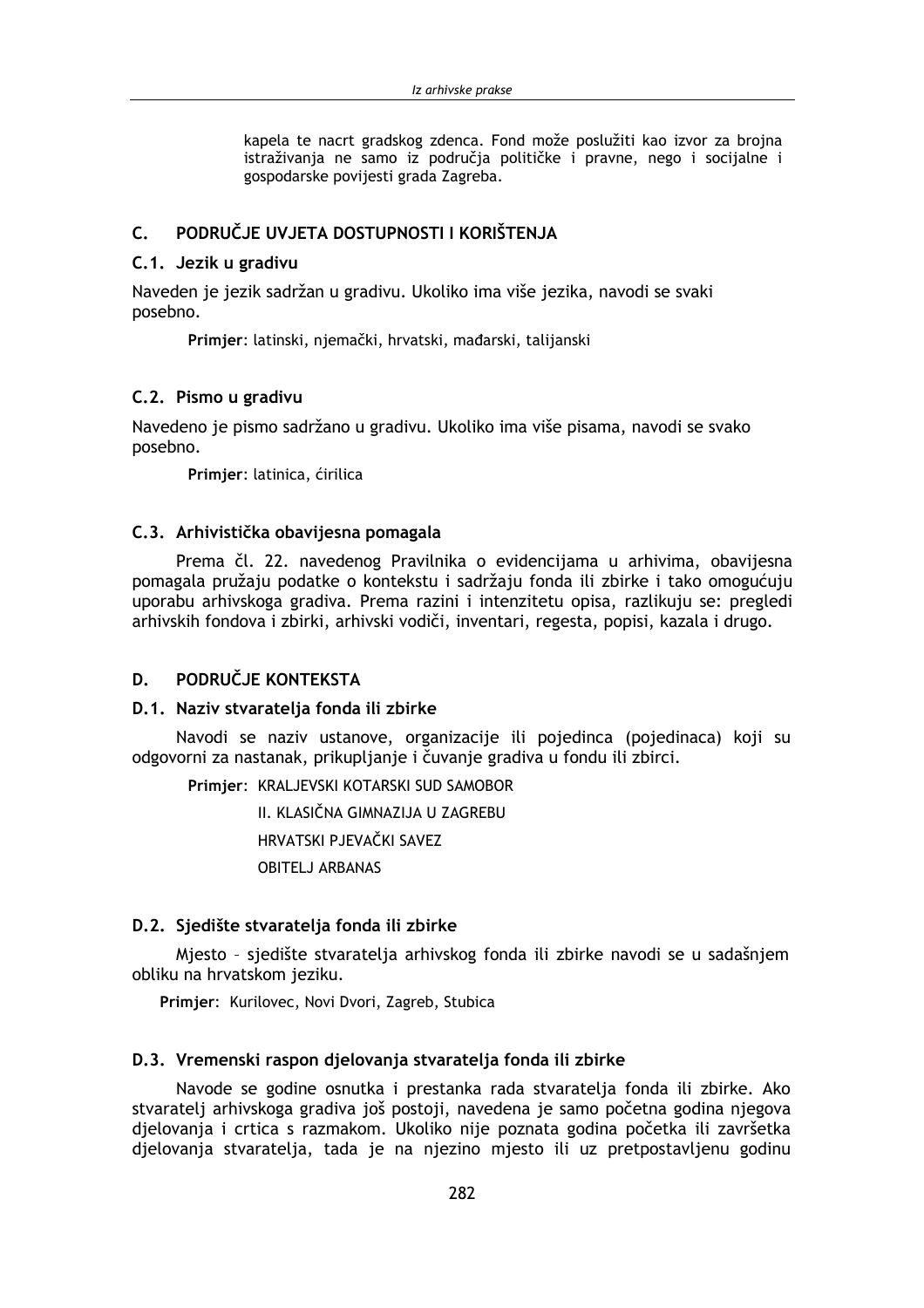stavljen upitnik. Kod obiteljskih arhivskih fondova ne iskazuje se vremenski raspon postojanja obitelji - stvaratelja fonda.

Primjer: 1895. - 1948.  $1846. 1923. - ?$  $1949.(?) - 1954.$ 

### D.4. Promjene naziva stvaratelja fonda ili zbirke

Navedene su promjene naziva stvaratelja fonda ili zbirke, ukoliko ih je bilo tijekom njegova postojanja. Uz naziv u izvornom obliku, navedeno je i pripadajuće vremensko razdoblje djelovanja stvaratelja. Ukoliko se naziv stvaratelja nije mijenjao, to je naznačeno crticom s razmakom.

Primjer: Kraljevska donjogradska velika gimnazija u Zagrebu, 1895. - 1921.

Kraljevska II. velika gimnazija u Zagrebu, 1921. - 1925.

Druga državna gimnazija u Zagrebu, 1925. - 1929.

Druga državna klasična gimnazija u Zagrebu, 1929. - 1941.

Državna druga klasična gimnazija u Zagrebu, 1941. - 1945.

II. klasična gimnazija u Zagrebu, 1945. - 1948.

#### D.5. Historijat stvaratelja fonda ili zbirke

Sažeto su prikazani bitni podaci o postanku, razvoju i djelovanju stvaratelja fonda ili zbirke kako bi se arhivsko gradivo moglo smjestiti u povijesni i društveni kontekst i tako bolje razumjeti. Sukladno međunarodnoj normi arhivističkoga normiranoga zapisa za pravne i fizičke osobe te obitelji ISAAR (CPF), ukoliko je stvaratelj pravna osoba, naročita je pozornost posvećena njegovoj nadležnosti, svrsi, funkciji, pravnom okviru njegova djelovanja, području djelatnosti i administrativnom ustroju. Za osobe i obitelji navedena su i njihova puna imena i naslovi, podaci o njihovu rođenju i smrti, prebivališta, zvanja, službe i značajna dostignuća.

Primjer: Samoborska štedionica Samobor osnovana je 27. ožujka 1873. Društvo se temeljilo na pravilima koja su potvrđena na Glavnoj skupštini 27. ožujka 1876. Na čelu uprave bilo je ravnateljstvo od devet članova. Predmet poduzeća bilo je iznajmljivanje, kupnja i prodaja nekretnina, davanje predujma i kreditno poslovanje. Temeljem rješenja Ministarstva financija FNRJ od 8. siječnja 1947. proveden je upis likvidacije, VII. br. 25.948-46. Za likvidatora određena je Zemaljska banka za Hrvatsku, Centrala Narodne banke FNRJ za NRH. Rješenjem o preuzimanju aktive i pasive privatnih kreditnih poduzeća u likvidaciji, država je preuzela cjelokupnu aktivu i pasivu Štedionice. Okružni sud za grad Zagreb objavio je 21. srpnja 1948. da je u Trgovačkom registru proveden upis brisanja Samoborske štedionice nakon dovršene likvidacije.

## 2.1.3 NEKOLIKO TEHNIČKIH NAPOMENA

Prvi svezak Vodiča sa svojih 1010 stranica formata A4 pokazao se ipak veoma opsežnom knjigom. Prilikom pripreme Vodiča (i Kazala) za tisak, upravo zbog njegove opsežnosti, odlučili smo se za nešto uže margine od standardne širine formata A4. Izabrani font slova u tekstu bio je Trebuchet MS, veličine 9, jer je vrlo pregledan,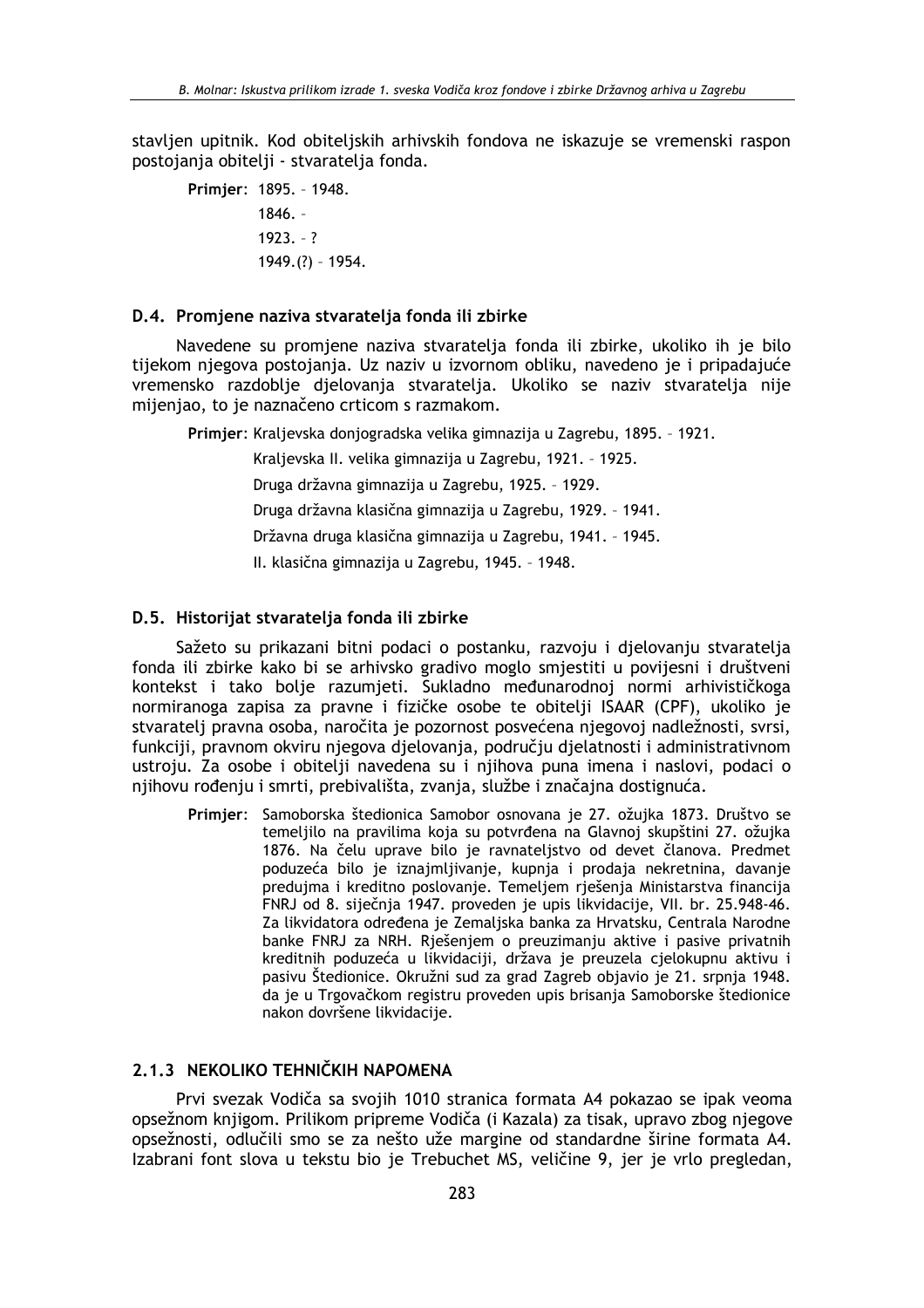čitljiv i nije preširok. Za naslove su korišteni fontovi Kabel Ult BT i Kabel Bk BT. Za zaglavlja stranica korišten je font Trebuchet MS, veličina 7, za paginaciju Trebuchet MS, veličina 8. Naša je preporuka da se, ako je to ikako moguće, priprema ne radi u Wordu nego u nekome od profesionalnih programa za pripremu teksta, na primier u Adobe InDesignu. Word će poslužiti svrsi, ali se u radu s njime dosta elemenata mora podešavati ručno, što InDesign rješava automatski.

Potrebno je obratiti pažnju i na kvalitetu papira za tisak. Arhivski vodiči su kapitalna djela koja se ne izdaju često pa moraju dugo trajati. Zato se ne smije štedjeti na kvaliteti papira. Jednako tako, uvez mora biti dobre kakvoće i mora izdržati često listanje knjige. Vodič Državnog arhiva u Zagrebu (i Kazala) tiskani su na 70-gramskom papiru (offsetni knjižni blok 70g/m<sup>2</sup>, kunstdruck 150 g/m<sup>2</sup>), s plastificiranim tvrdim uvezom, prošiveni i lijepljeni (ljepenka 3,0 mm).

## 2.2 BOOKMARKER

Kako bismo korisnicima dodatno olakšali snalaženje u Vodiču, osmislili smo prikladni bookmarker koji s prednje strane sadrži popis početnih i završnih stranica poglavlja, dok se na njegovoj poleđini nalaze objašnjenja nekih važnijih arhivističkih pojmova: signatura fonda ili zbirke, vremenski raspon gradiva, količina gradiva, sumarni arhivski inventar, analitički arhivski inventar, regest, arhivski popis, privremeni popis, serije u fondu ili zbirci, valorizacija arhivskog gradiva. Bookmarker je tiskan na tvrđem papiru te, osim što olakšava pregled knjige, može poslužiti i kao razdjelnik stranica.

#### $3<sub>1</sub>$ KAZALA UZ 1. SVEZAK VODIČA

Prvi svezak Vodiča prate pripadajuća Kazala, uvezana u posebnu knjigu. Osim abecednog popisa fondova i zbirki i nijhovog popisa prema matičnom broju, u Kazalima nalazimo abecedno i tematsko predmetno kazalo te kazalo osoba i kazalo miesta. Kazala nisu rađena automatskom indeksacijom svih riječi u tekstu 1. sveska Vodiča, nego su sastavljena od pojmova sadržanih u odabranim elementima opisa fondova i zbirki, kako slijedi:

- $1<sup>1</sup>$ Naziv fonda ili zbirke:
- $2.$ Sadržaj fonda ili zbirke;
- $3.$ Valorizacija fonda ili zbirke;
- $\mathbf{4}$ . Nazivi serija u fondu ili zbirci;
- 5. Naziv stvaratelja fonda ili zbirke;
- 6. Promjene naziva stvaratelja fonda ili zbirke.

Na takav odabir utjecala je s jedne strane činjenica da navedeni elementi opisa fondova i zbirki daju cjelovite, unikatne i autentične obavijesti o sadržaju fondova i zbirki i mogu korisnicima poslužiti kao najsigurniji putokaz pri istraživanju. S druge strane, saznanje da smo pripremajući Vodič za tisak i radeći u programu za obradu teksta, zapravo dobili i Vodič u elektroničkom formatu učinilo nas je sigurnijima prilikom izrade Kazala. Jer, znali smo: što ne objavimo u tiskanom izdanju, naći će se u internet izdanju, s neograničenim mogućnostima pretraživanja.

Prilikom izrade tematskih predmetnih kazala naročito je došla do izražaja i isplatila se terminološka disciplina koju su arhivisti ranije pokazali prilikom opisivanja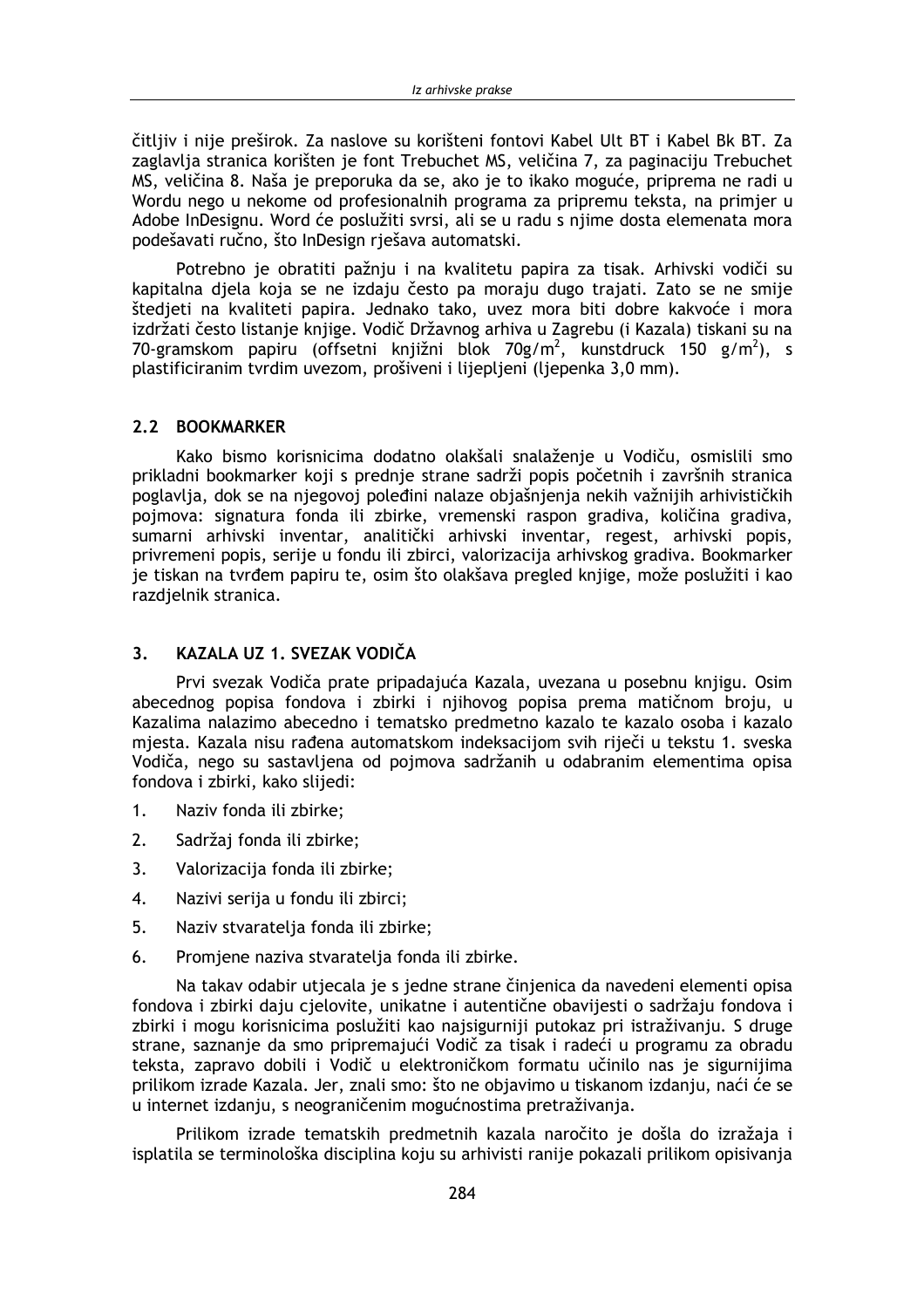sadržaja i valorizacije gradiva. To je omogućilo izradu iscrpnog tematskog predmetnog kazala koje je obuhvatilo čak 23 cjeline:

- $1.$ Agrarna reforma, kolonizacija, eksproprijacija, nacionalizacija i konfiskacija;
- $\overline{2}$ Društva, udruge, udruženja;
- $\overline{3}$ . Evidenciie:
- 4. Financije, bankarstvo i porezi;
- 5. Fotografije i tiskovine;
- $6.$ Genealogija i heraldika;
- 7. Građevinarstvo i urbanizam;
- 8. Izbori;
- 9. Katastar;
- $10<sub>1</sub>$ Kultura i izdavaštvo:
- $11.$ Obrt, industrija i rudarstvo;
- $12<sub>1</sub>$ Odgoj i obrazovanje;
- $13<sub>1</sub>$ Političke stranke, društveno - političke organizacije i sindikati;
- $14.$ Polioprivreda, vinogradarstvo, stočarstvo i veterina;
- $15.$ Pravosuđe;
- $16.$ Promet:
- $17.$ Stambena problematika;
- $18.$ Šumarstvo i lov;
- $19.$ Trgovina;
- $20.$ Turizam i ugostiteljstvo;
- 21. Vojna problematika;
- 22. Zadruge;
- 23. Zdravstvo i socijalna politika.

#### **ONLINE VODIČ**  $\overline{\mathbf{4}}$

Osim što je tiskan u knjizi, cjeloviti sadržaj 1. sveska Vodiča kroz fondove j zbirke Državnog arhiva u Zagrebu nalazi se i na internetu, na URL adresi www.daz.hr/vodic (v. sliku 3.). Online Vodič programiran je na Opensource CMS platformi, temeljenoj na PHP i MySQL tehnologiji. Online izdanje Vodiča smješteno je na isti Linux poslužitelj na kojem je već ranije instalirana aplikacija FIZZ. Pristup online izdanju je potpuno slobodan, a za pregled Vodiča korisnici trebaju imati samo vezu na internet i neki od uobičajenih internet preglednika (Mozilla Firefox, IE ili neki drugi).

Struktura podataka u online Vodiču jednaka je onoj u tiskanom izdanju, razlika je samo u nazivlju: fondovi i zbirke grupirani su u 11 kategorija (prema klasama) i njima pripadajuće sekcije (prema podklasama), sukladno nacionalnoj arhivističkoj klasifikaciji. Svaki fond i zbirka opisani su u svojim zasebnim web-člancima koje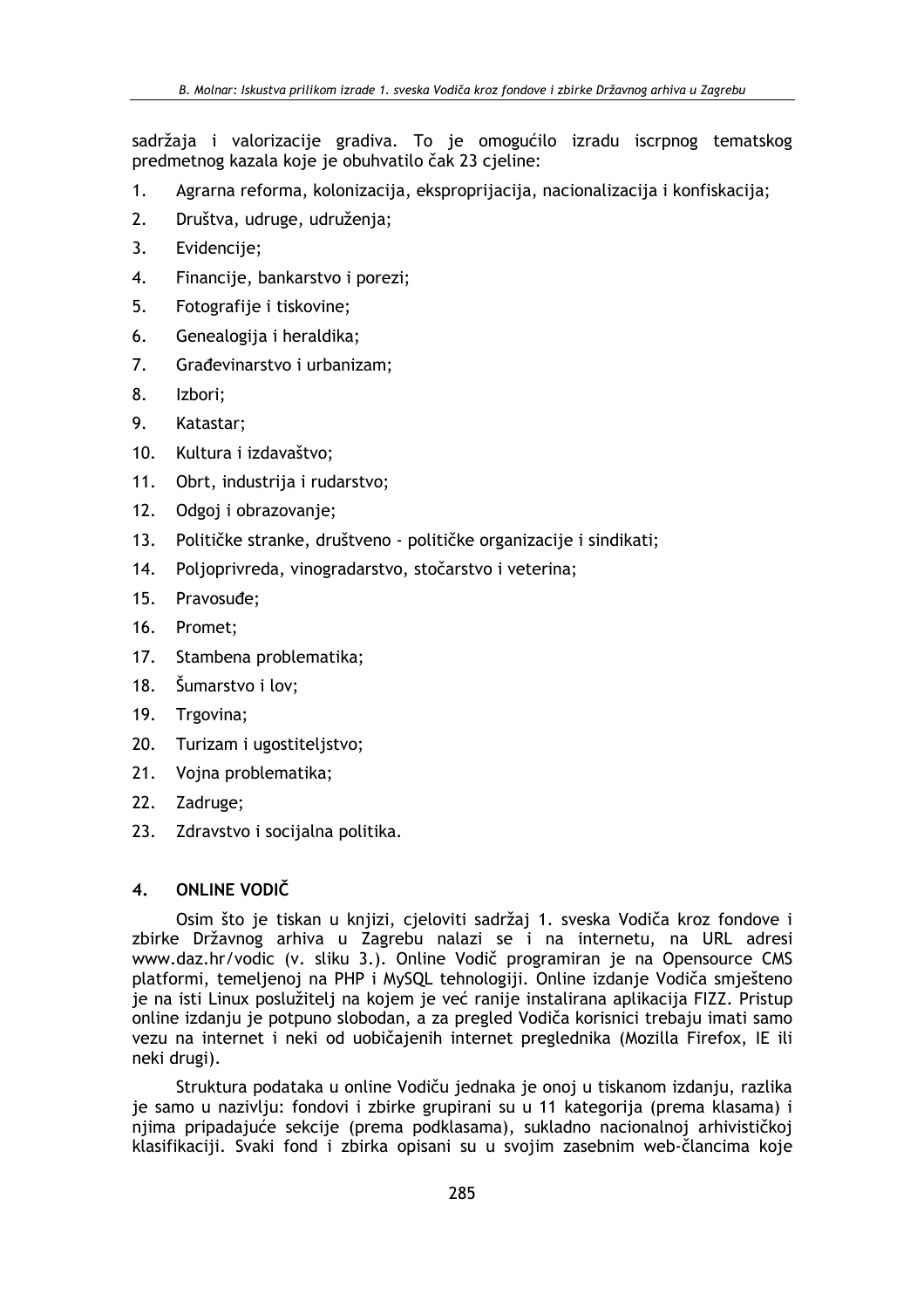nadležni arhivisti kao web-administratori mogu editirati i izmijeniti, prema potrebi. To otvara brojne nove mogućnosti u odnosu na tiskano izdanje jer se podaci o fondovima i zbirkama mogu redovno ažurirati i nadopunjavati.

Osim toga, online Vodič sadrži i kategoriju Izdvojeno koja nije prisutna u tiskanom izdanju. Ta se kategorija dijeli na dvije sekcije: Matične knjige i Kazalo osoba.

Sekcija Matične knjige je proširena verzija postojećeg inventara Zbirke matičnih knjiga, koja osim popisa matičnih knjiga koje se čuvaju u Državnom arhivu u Zagrebu daje korisnicima i brojne druge podatke (shematizam župa, kazalo župa), dok je Kazalo osoba stalno rastuća baza podataka o osobama čija su imena zabilježena u raznim obavijesnim pomagalima Državnog arhiva u Zagrebu.

| KROZ FONDOVE I ZBIRKE<br>DRŽAVNOG ARHIVA U ZAGREBU |                                                                                                                                                                        |                               |                                                                                                                                                          | $A^*A$ $A^-$<br>traži<br>Q. |
|----------------------------------------------------|------------------------------------------------------------------------------------------------------------------------------------------------------------------------|-------------------------------|----------------------------------------------------------------------------------------------------------------------------------------------------------|-----------------------------|
| · Naslovna<br>· Predeovor                          | Vodič kroz fondove i zbirke Državnog arhiva u Zagrebu                                                                                                                  |                               |                                                                                                                                                          |                             |
| * Elementi opisa fondova i zbirki                  | Nedjelja, 26 Listopad 2008 21:59                                                                                                                                       |                               |                                                                                                                                                          | 人合口                         |
| * A. Uprava i javne službe                         |                                                                                                                                                                        |                               |                                                                                                                                                          |                             |
| · B. Prayosude                                     |                                                                                                                                                                        |                               |                                                                                                                                                          |                             |
| * C. Vojne postrojbe, ustanove i<br>organizacije   |                                                                                                                                                                        |                               |                                                                                                                                                          |                             |
| * D. Odgoj i obrazovanje                           |                                                                                                                                                                        |                               | Prvi svezak Vodiča kroz fondove i zbirke Državnog arhiva u Zagrebu je                                                                                    |                             |
| * E. Kultura, znanost i informiranje               |                                                                                                                                                                        |                               | arhivističko obavijesno pomagalo koje sadrži višerazinski i standardizirani<br>opis 1131 fonda i 17 zbirki pohranjenih u Državnom arhivu u Zagrebu, čije |                             |
| * F. Zdravstvo i socijalne ustanove                |                                                                                                                                                                        |                               | gradivo potječe iz razdoblja od 1258. do 2004. godine.                                                                                                   |                             |
| * G. Gospodarstvo i bankarstvo                     |                                                                                                                                                                        |                               | Fondovi i zbirke prikazani u Vodiču opisani su s ukupno petnaest elemenata                                                                               |                             |
| · H. Političke stranke, DPO-e i sindikati          |                                                                                                                                                                        | $ISAD(G)$ .                   | opisa usklađenih s Općom međunarodnom normom za opis arhivskoga gradiva                                                                                  |                             |
| * I. Društva, udruge, udruženja                    |                                                                                                                                                                        |                               | Ovaj prvi svezak Vodiča prate pripadajuća Kazala, uvezana u posebnu                                                                                      |                             |
| * K. Vlastelinski, obiteliski i osobni arhivski    |                                                                                                                                                                        |                               | kniigu. Osim abecednog popisa fondova i zbirki i njihovog popisa prema                                                                                   |                             |
| fondovi                                            |                                                                                                                                                                        | kazalo osoba i kazalo mjesta. | matičnom broju, ta knjiga sadrži abecedno i tematsko predmetno kazalo te                                                                                 |                             |
| . L. Zbirke izvornog arhivskog gradiva             |                                                                                                                                                                        |                               |                                                                                                                                                          |                             |
| · Izdvojeno                                        |                                                                                                                                                                        |                               |                                                                                                                                                          |                             |
| · Popis kratica                                    |                                                                                                                                                                        |                               |                                                                                                                                                          |                             |
| · Impressum                                        |                                                                                                                                                                        |                               |                                                                                                                                                          |                             |
| Korisničko Ime                                     | Posljednja promjena: četvrtak, 13 Studeni 2008 00:28                                                                                                                   |                               |                                                                                                                                                          |                             |
| Lozinka                                            | Riječ izdavača                                                                                                                                                         |                               | Povijest Državnog arhiva u Zagrebu                                                                                                                       |                             |
| $Z$ apamti me $\square$                            | Nedjelja, 26 Listopad 2008 22:22                                                                                                                                       | 人合口                           | Nedjelja, 26 Listopad 2008 21:47                                                                                                                         | 人合口                         |
| PRIJAVA                                            | U nastojanju da bogati arhivski fundus učine još dostupnijim građanima Zagreba i<br>široj javnosti, istovremeno obilježavajući stoljetnicu osnutka, arhivisti Državnog |                               | Najstariji podatci o smještaju spisa Arhiva grada Zagreba poznati su iz<br>godine 1572., 1578. i 1643. Postoje podatci da su najvažniji privilegiji s    |                             |

## Početna stranica Online Vodiča (detalj) (slika 3)

Osim što potpuno slobodno mogu pregledavati kompletni sadržaj Vodiča, korisnici mogu njegov prikaz na ekranu prilagoditi sebi, smanjujući ili povećavajući veličinu slova. Također, jednim klikom na pripadajuću ikonu, željeni sadržaj mogu poslati putem maila, konvertirati u PDF format ili ispisati na pisaču.

Jedna od najvećih vrijednosti online Vodiča su neiscrpne mogućnosti pretraživanja njegova sadržaja. Online Vodič se može pretraživati prema svakoj riječi u tekstu (v. primjer na slici 4)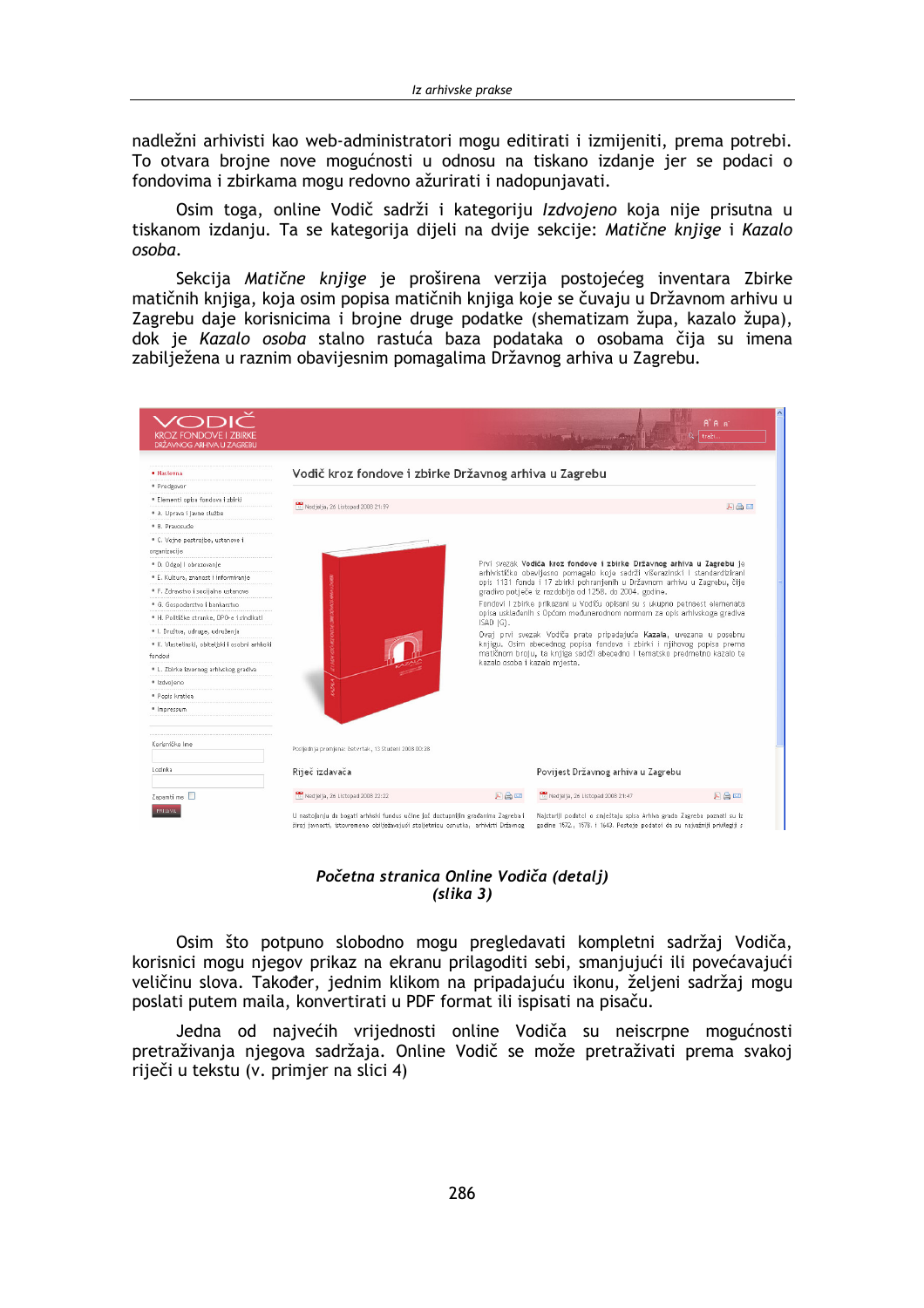| KROZ FONDOVE I ZBIRKE                            | $A^*A$<br>traži                                                                                                                                                                                                                                                                                                             |  |  |  |  |
|--------------------------------------------------|-----------------------------------------------------------------------------------------------------------------------------------------------------------------------------------------------------------------------------------------------------------------------------------------------------------------------------|--|--|--|--|
| <b>DRŽAVNOG ARHIVA U ZAGREBU</b>                 |                                                                                                                                                                                                                                                                                                                             |  |  |  |  |
| · Naslovna                                       | Naslovna                                                                                                                                                                                                                                                                                                                    |  |  |  |  |
| · Predgovor                                      | Traži                                                                                                                                                                                                                                                                                                                       |  |  |  |  |
| * Elementi opisa fondova i zbirki                |                                                                                                                                                                                                                                                                                                                             |  |  |  |  |
| * A. Uprava i javne službe                       | Ključna Riječ: evangel<br>TRAŽL.                                                                                                                                                                                                                                                                                            |  |  |  |  |
| · B. Pravosuđe                                   | ⊙ Sve riječi O Bilo koju riječ O Točan izraz                                                                                                                                                                                                                                                                                |  |  |  |  |
| * C. Vojne postrojbe, ustanove i<br>organizacije | Redostijed: Prvo Najnovije<br>Pretraži Samo: □ Članci □ Weblinkovi □ Kontakti □ Kategorije □ Sekcije □ Tekuće Vijesti                                                                                                                                                                                                       |  |  |  |  |
| * D. Odgoj i obrazovanje                         |                                                                                                                                                                                                                                                                                                                             |  |  |  |  |
| * E. Kultura, znanost i informiranje             |                                                                                                                                                                                                                                                                                                                             |  |  |  |  |
| * F. Zdravstvo i socijalne ustanove              | Ključna Riječ evangel                                                                                                                                                                                                                                                                                                       |  |  |  |  |
| * G. Gospodarstvo i bankarstvo                   | Ukupno rezultata: 12.                                                                                                                                                                                                                                                                                                       |  |  |  |  |
| * H. Političke stranke, DPO-e i sindikati        |                                                                                                                                                                                                                                                                                                                             |  |  |  |  |
| * I. Društva, udruge, udruženja                  |                                                                                                                                                                                                                                                                                                                             |  |  |  |  |
| * K. Vlastelinski, obiteljski i osobni arhivski  | Prikazati 20                                                                                                                                                                                                                                                                                                                |  |  |  |  |
| fondovi                                          | 1. Ostale knjige                                                                                                                                                                                                                                                                                                            |  |  |  |  |
| · L. Zbirke izvornog arhivskog gradiva           | (Izdvojeno/Matične knjige)<br>Sadržaj Vrsta matične knjige Vremenski raspon Signatura Evangel isti MK rođenih (s kazalom) 1865. - 1883.                                                                                                                                                                                     |  |  |  |  |
| · Izdvojeno                                      |                                                                                                                                                                                                                                                                                                                             |  |  |  |  |
| · Popis kratica                                  | 2. HR-DAZG-1169 Državna narodna škola u Gundulićevoj ulici                                                                                                                                                                                                                                                                  |  |  |  |  |
| * Impressum                                      | (D. Odgoj i obrazovanje/D.4. Osnovne/pučke škole)<br>centra grada Zagreba, Gradsko poglavarstvo Zagreb tijekom 1938. donosi odluku o osnivanju nove osnovne škole na spomenutom području. U tu je svrhu<br>Poglavarstvo iznajmilo prostorije Evangel ičke crkvene                                                           |  |  |  |  |
| Korisničko Ime                                   | 3. HR-DAZG-166 Stručno - produžna škola Savska cesta<br>(D. Odgoj i obrazovanje/D.3. Dopunsko obrazovanje)<br>godine 1938./1939. škola je smještena u zgradi <mark>Evangel i</mark> čke škole u Gundulićevoj ulici te djeluje kao Ženska stručno produžna škola Gundulićeva ulica. Od                                       |  |  |  |  |
| Lozinka                                          | školske godine 1939./1940. nalazi se u zgradi                                                                                                                                                                                                                                                                               |  |  |  |  |
| Zapamti me                                       | 4. HR-DAZG-130 Njemačka dvorazredna trgovačka škola                                                                                                                                                                                                                                                                         |  |  |  |  |
| PRIJAVA                                          | (D. Odgoj i obrazovanje/D.3. Dopunsko obrazovanje)<br>dvorazredna trgovačka škola s pravom javnosti u Zagrebu, 1941. - 1945. HISTORIJAT STVARATELJA fonda: Zakonskom odredbom Poglavnika NDH dr. Ante Pavelića<br>od 27. prosinca 1941. odobreno je Evangel ičkoj                                                           |  |  |  |  |
| · Zaboravili ste lozinku?                        |                                                                                                                                                                                                                                                                                                                             |  |  |  |  |
| · Zaboravili ste Korisničko Ime?                 | 5. HR-DAZG-153 II. ženska građanska škola Draškovićeva ulica<br>(D. Odgoj i obrazovanje/D.2. Srednje škole)<br>mjeseci u Zavodu za gluhonijeme, zatim od studenog 1914. godine u zgradi Evangel ičke škole, gdje ostaje do svibnja 1918., kada se seli u zgradu Kraljevske<br>ženske realne gimnazije na Katarinin trg 5. U |  |  |  |  |

Pretraživanje online Vodiča prema (korijenu) riječi "evangel" (detalj) (slika 4)

Korisnici su te mogućnosti online Vodiča vrlo brzo prepoznali, a to pokazuje i web-statistika koja svjedoči o velikom porastu broja posjetitelja web-stranice Državnog arhiva u Zagrebu nakon što je Vodič stavljen na web u studenome 2008. (s prosječnih 270 u kolovozu 2008. na 380 posjeta dnevno u razdoblju od studenoga  $2008.$ ).

#### **ZAKLJUČAK** 5.

Prvi svezak Vodiča kroz fondove i zbirke Državnog arhiva u Zagrebu je arhivističko obavijesno pomagalo koje sadrži arhivističke opise 1131 fonda i 17 zbirki pohranjenih u Državnom arhivu u Zagrebu (koliko ih je bilo krajem 2007. godine). Prvi svezak Vodiča, kao i Kazala koja ga prate, rezultat su nastojanja da se sastave integrirana arhivska obavijesna pomagala koja će obuhvatiti cjeloviti fundus Državnog arhiva u Zagrebu i olakšati arhivskim korisnicima pronalazak pravih informacija. Rad na prvom svesku Vodiča trajao je više od tri godine i prošao je nekoliko faza, od izrade web-aplikacije FIZZ, koja je omogućila unos podataka o fondovima i zbirkama, preko ispisa tih podataka i njihove provjere te konačnog uređenja višerazinskog i standardiziranog opisa arhivskih fondova i zbirki. U tom su procesu sudjelovali svi stručni arhivski djelatnici Državnog arhiva u Zagrebu, odnosno deset arhivista i šest arhivskih tehničara. Osim njih, svakako treba spomenuti i starije generacije naših kolega - prethodnika koji su svojim radom na sređivaniu, obradi i opisu arhivskoga gradiva doprinijeli uspostavljanju intelektualnog nadzora nad gradivom i pomogli nam da ga učinimo dostupnim.